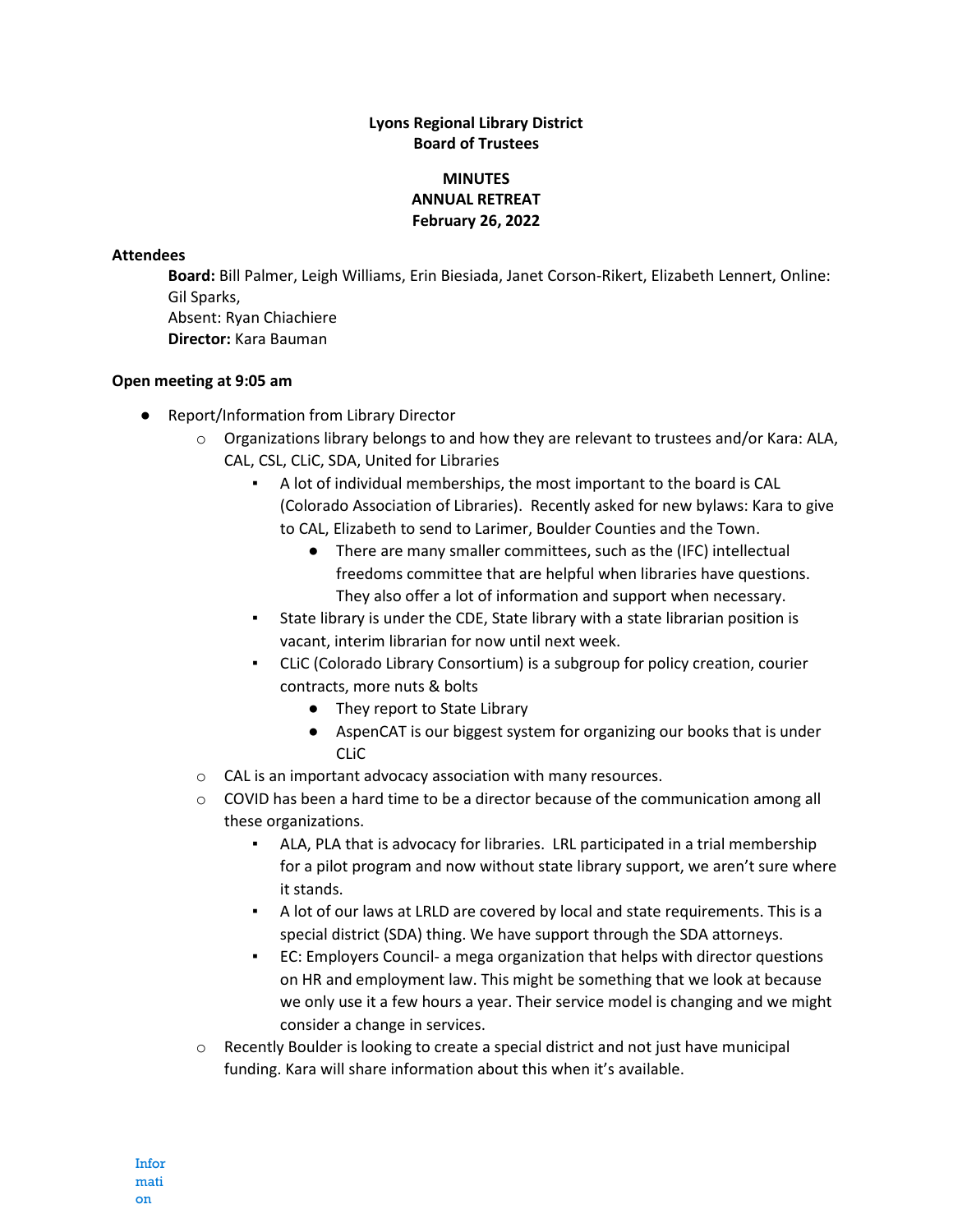- $\circ$  Question from the board: are there rules around how we use funds and/or time to lobby: Kara- not that have affected us as of right now.
- o Board orientation materials (overview of hand-outs)
	- Important information about the roles of trustees, director and how these roles are communicated within the organization. Important to note that this has changed since the capital campaign and special district were established.
		- Dana is the handler of backup information (keys, etc) if we need it and Kara is not available. All the staff has physical keys, but that succession plan is still in the works. Long range plan for SOP in case of.
	- Colorado Public Library Standards should be something to consider using as a guideline for long range plan.
		- One thing to consider is to have the signature line that Bill has for all of us communicating through the LRLB emails.
- o Roles of library staff members
	- Kara- director
	- Vicky- 30 hours. adult programing and communications- Background: MA in Literature, middle school English teacher, AmeriCorp and very good at the SOP.
	- Becky- 30 hours young services. Young programming, materials ordering, professionally involved with Early Education on a state level and introducing the Teen programming. Right now there is a lot of work around banned books.
	- BJ- 12 hours, previous circulation assistant at Longmont, a lot of experiences and very supportive to the young services and our community.
	- Dana- 20 hours Tech support, AspenCAT, teaching public tech related skills.
	- Steve & Caroline: Library Associate. 20 a week. Checking in & out, material choices, public interactions and support. Volunteer coordination- Caroline.
	- Jenny: Circulation assistant. 6-7 hours. Longest running employee and supports other staff to take on the floor when they need to do other things.
	- Coverage is determined by door count flow and numbers from/to couriers. Always at least 2 people here.
- Discussion of officer nomination and succession plan (*See Officer Succession Plan in Next Up/2022 Retreat*)
	- o Looking at the Officer Succession plan, do we all agree on the expected progression of VP (2 years), President (2 years) and Past President (1 year) to support board continuity.
	- $\circ$  Secretary is a separate role of 2 years. These are renewable for two years,
	- o Treasurer is a separate role of 2 years. These are renewable for two years.
	- o Move to vote by Elizabeth, Second by Erin, all in favor: All 6 members vote yes.
- Discussion of litigation and liability of board members (*see SDA News, Feb 2022, pg 5 in Next Up/2022 Retreat*)- Move item to the April 2022 meeting.
- Review of proposals for installation of electric vehicle charging station (*see EVChargerBids in Next Up/2022 Retreat*) –

Infor mati on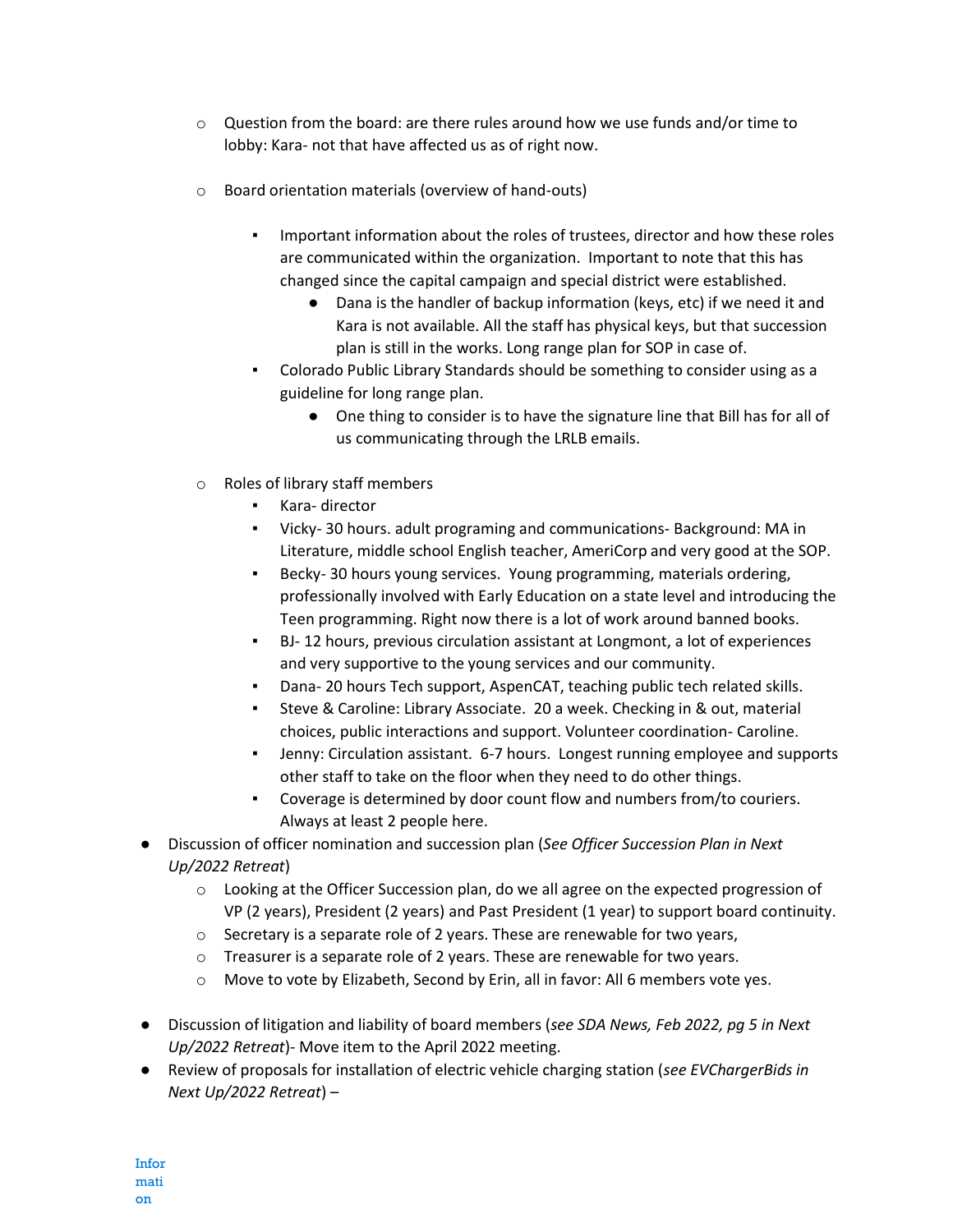- $\circ$  5 bids \$17-25K vs expected \$13K range. Pro-rated warranty more in line with expectations.
- o After reviewing bids Director would like to go with Sandbox Solar.
	- Pricing is about \$1200 above budget, but we still need a line item for restriping the parking lot.
	- Voting today is about the contractor, not specific to the voltage or the bid.
	- **•** Inflation of materials is part of this.
	- Janet puts forward that we vote on the Building committee reviewing and signing the contract to move forward up to \$22K before coming back to the board.
		- Seconded by Bill, all 6 members vote yes.
		- Aaron Kaplan has been communicated with and it will all be permitted through the Town of Lyons.
		- Discussion about payment for users will be had when we are closer to use.
- Strategic planning
	- o Discussion of board's role and how board can best contribute to library success
		- Discussed and voted upon by succession plan
	- o **Review / Discuss**
		- **Mission**: Together we provide equitable access to resources, education, and experiences to empower individuals and enrich the Lyons community.
		- **Vision**: The Lyons Community Library serves as a hub and catalyst for a vibrant, informed, connected, and engaged community in which everyone thrives.
		- **Staff's SWOT analysis** 
			- How we might help:
				- o Stuff: printing computer, notary
				- o Connections: not charging for things
				- o Skill building: difficult issues/topics for discussion
				- o Space: sustainability efforts
			- What do we still need?
				- o Who didn't respond to thrive survey?
				- o Specific programming types
				- o Why people don't engage with us?
				- o How often do they visit?
				- o Where do they get their services if not with us?
			- Anything to add, what is the most important service we provide?
				- o Public services
				- o Collections
				- o Programs
				- o Outreach
				- o Public relations
				- o Digital branch
				- o Technology
				- o Staffing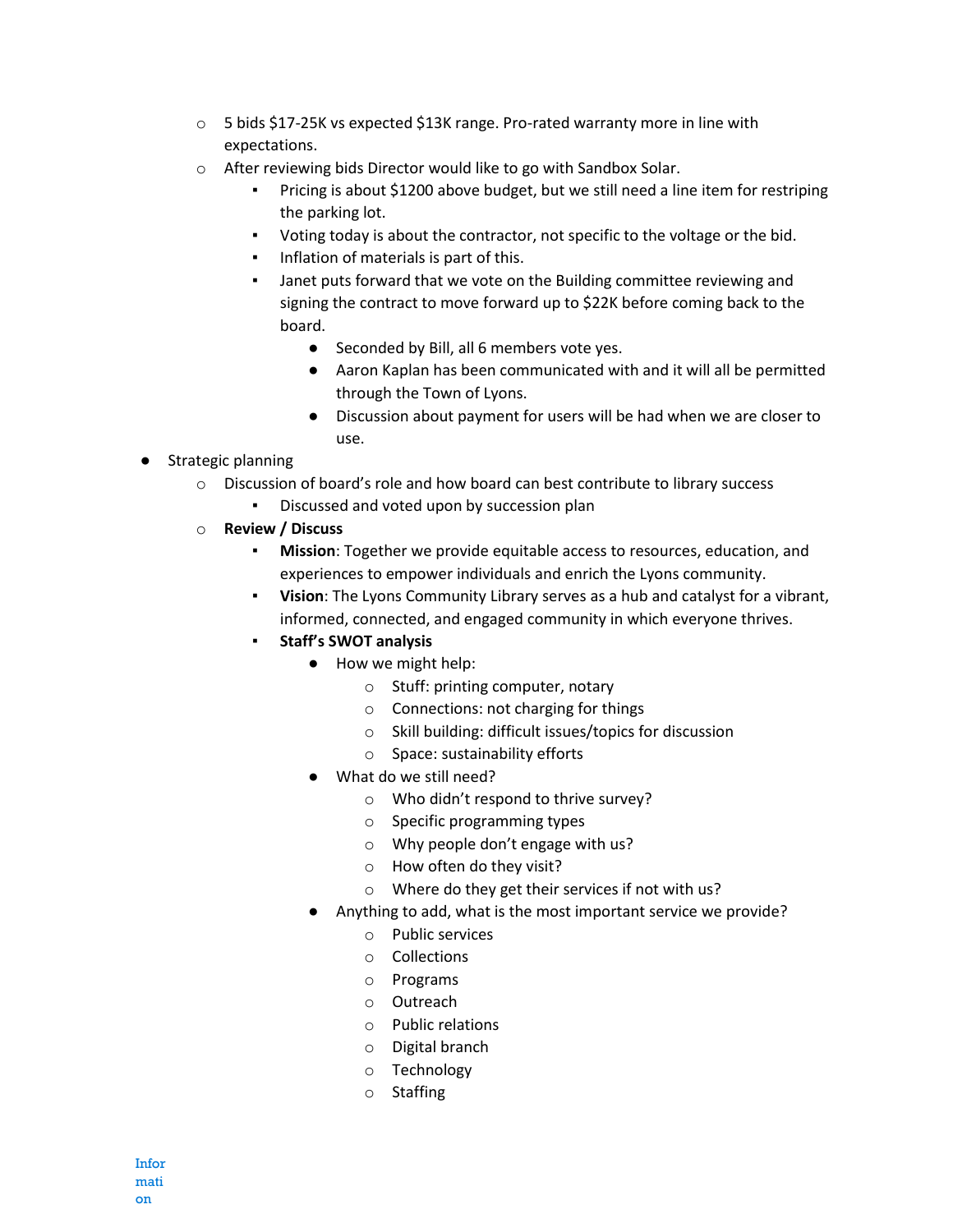- o Volunteerism
- o Facilities
- o Administration
- As a board, Kara is asking do we want to participate in the goal creating?
- o Summary of Town survey *(see Lyons Community Survey-Summary of results and Lyons Community Profile in Next Up/2022 Retreat)*
- $\circ$  Proposed broad strategic goals for next 3-5 years (possibilities, choices, priorities, outcomes) – strategic (which, why) vs operational (who, what, when, where, how) *e.g. Guiding principles:*
	- *Make the library a valued resource for all community members*
	- *Provide legendary customer service*
	- *Make the library a great place to work*
	- *Advance alignment among Community, Board and Library*
- o Or, from Mission statement:
	- o *Resources: staff, facility, meeting rooms, physical collection, online resources, interlibrary resources, internet access, web site*
	- o *Education: technology, classes, outreach to community, board development*
	- o *Experiences: children's programs, teen programs, adult programs, senior programs*
- Using the outline above, which do we as a board want to use as our language?
	- o The two lists do not have to be separate from one another.
	- $\circ$  Using the 4 guiding principles, do the actions of the director and staff fit within each category? This is where the goals will be categories.
	- $\circ$  With the rewording of the guiding principles, Kara can now use this to create SMART goals that are measurable, relevant and specific to what the staff is already doing and where to stretch.
	- o Using the guiding principles in a priority order.
	- o Next steps: Kara uses the guiding principles to build goals with the staff.
- Next steps of strategic planning: Board Committee and Library Director/Staff
	- o *Define an action plan. Set actions that are measurable, meet needs of various audience segments, are achievable with current budget and staff, have a timeline*
- Committee Objectives for 2022
	- o What should the ongoing standing committees be and what should be ad hoc (dismissed when they are resolved).
	- o Suggested committees are:
		- **Building**
		- **Finance** 
			- Responsibility of the Treasurer
		- Policy/bylaws
		- **Planning** 
			- Responsibility of the President
		- Board development is the responsibility of the Vice President